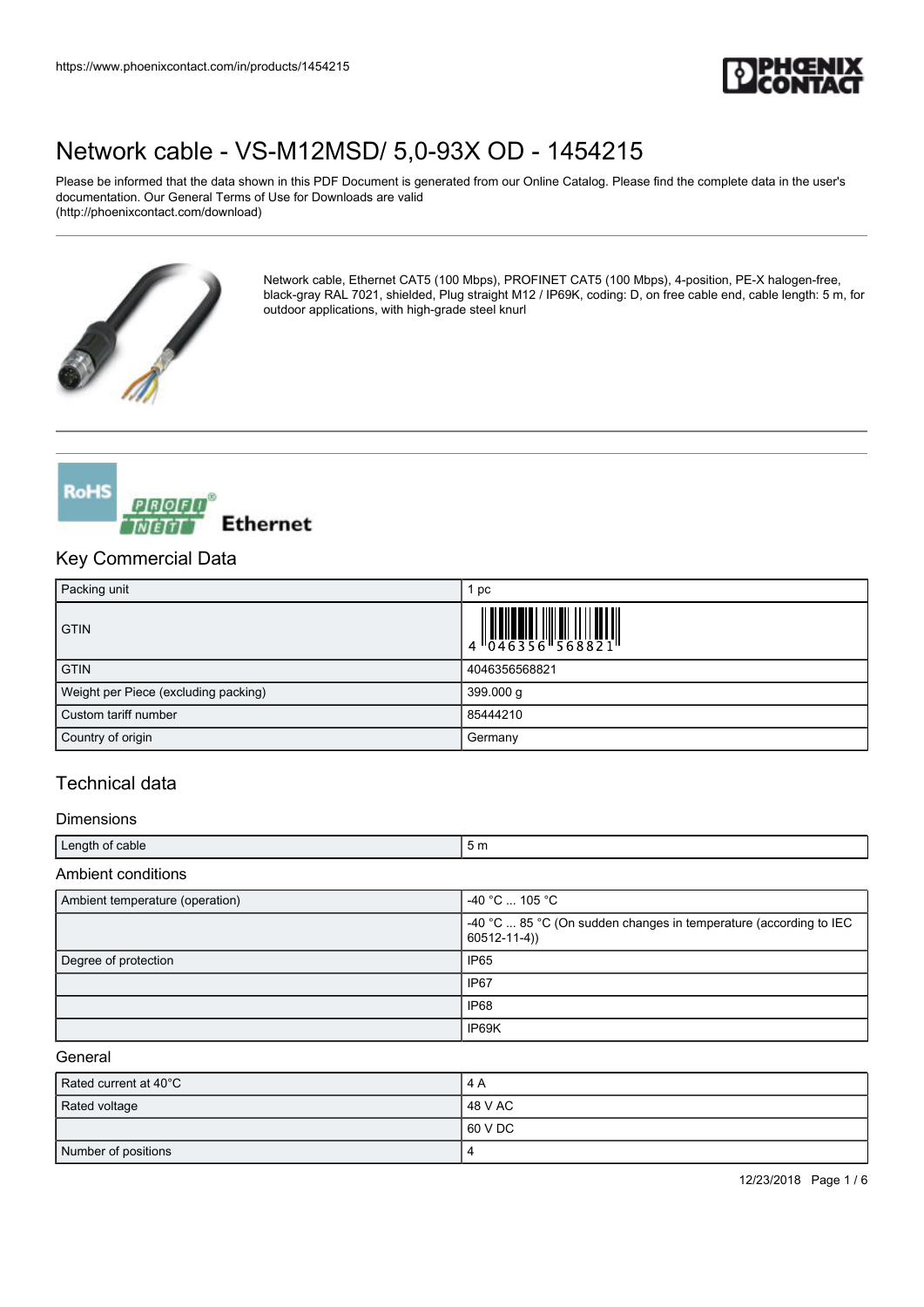

## Technical data

### General

| Coding                                 | D - data                            |
|----------------------------------------|-------------------------------------|
| Standards/regulations                  | M12 connector IEC 61076-2-101       |
| Signal type/category                   | Ethernet CAT5 (IEC 11801), 100 Mbps |
|                                        | PROFINET CAT5 (IEC 11801), 100 Mbps |
| Status display                         | No                                  |
| Degree of pollution                    | 3                                   |
| Insertion/withdrawal cycles            | >100                                |
| Torque                                 | 0.4 Nm (M12 connector)              |
| Material                               |                                     |
| Flammability rating according to UL 94 | V <sub>0</sub>                      |

| Contact material         | CuSn            |
|--------------------------|-----------------|
| Contact surface material | Ni/Au           |
| Contact carrier material | PP              |
| Material of grip body    | PP              |
| Material, knurls         | Stainless steel |
| Sealing material         | <b>FPM</b>      |

### Standards and Regulations

| Standard designation                   | M12 connector   |
|----------------------------------------|-----------------|
| Standards/regulations                  | IEC 61076-2-101 |
| Flammability rating according to UL 94 | V0              |

#### Cable

| Cable type                                    | PROFINET outdoors                                          |
|-----------------------------------------------|------------------------------------------------------------|
| Cable type (abbreviation)                     | 93X                                                        |
| Cable structure                               | 1x4xAWG22/7; SF/TQ                                         |
| Conductor cross section                       | 4x 0.34 mm <sup>2</sup>                                    |
| AWG signal line                               | 22                                                         |
| Conductor structure signal line               | 7x 0.25 mm                                                 |
| Core diameter including insulation            | 1.95 mm                                                    |
| Wire colors                                   | white-blue, orange-yellow                                  |
| Overall twist                                 | Star quad                                                  |
| Shielding                                     | Plastic-coated aluminum foil, tinned copper braided shield |
| Optical shield covering                       | 100 %                                                      |
| External sheath, color                        | black RAL 9005                                             |
| Outer sheath thickness                        | $> 0.8$ mm                                                 |
| External cable diameter D                     | 7.25 mm ±0,3 mm                                            |
| Minimum bending radius, fixed installation    | $6 \times D$                                               |
| Minimum bending radius, flexible installation | $10 \times D$                                              |
| Cable weight                                  | 81 g/m                                                     |
| Outer sheath, material                        | PE-X                                                       |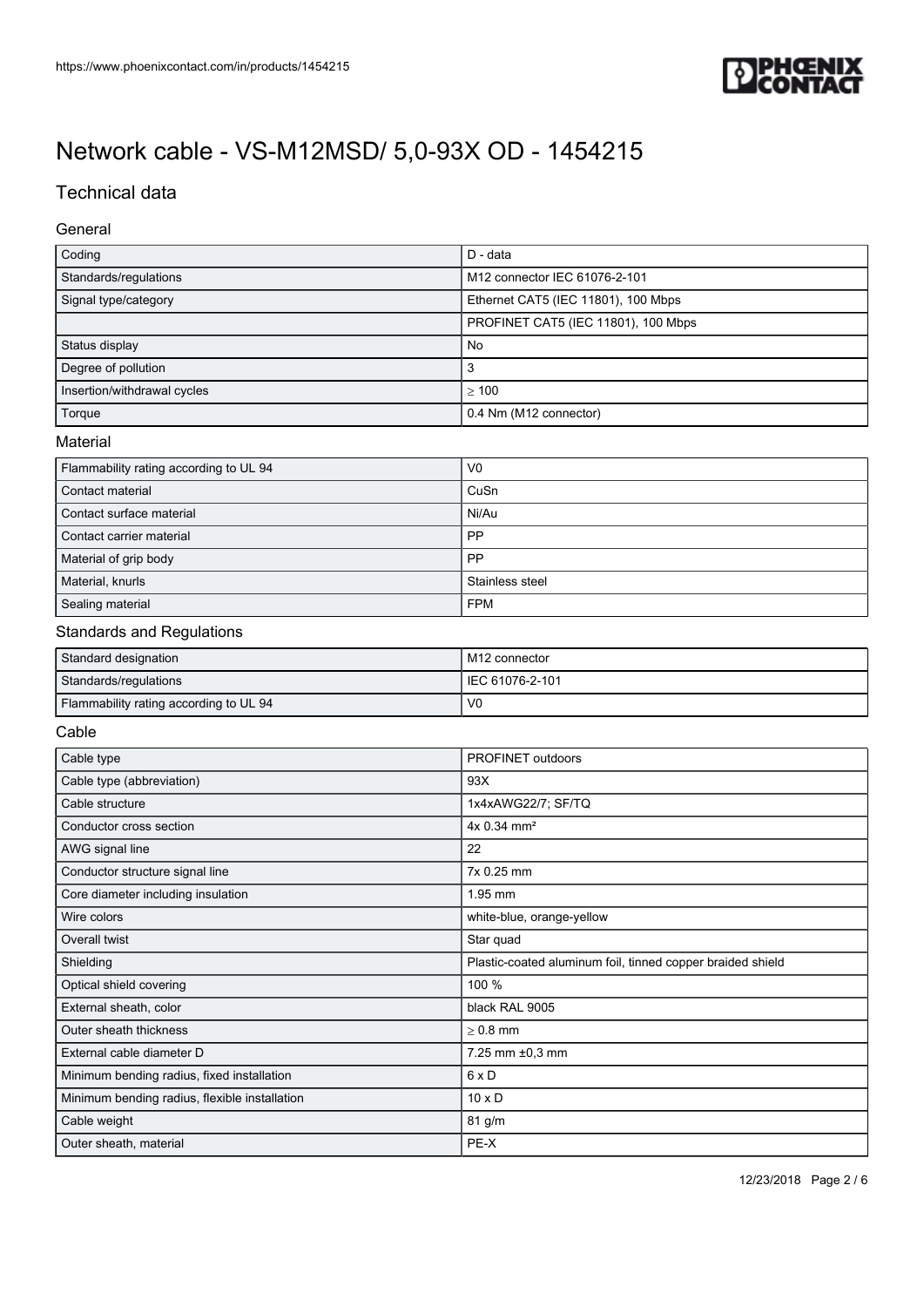

## Technical data

### Cable

| Material conductor insulation    | PE-X                                                     |
|----------------------------------|----------------------------------------------------------|
| Conductor material               | silver-plated Cu litz wires                              |
| Conductor resistance             | $\leq$ 54.4 $\Omega$ /km                                 |
| Working capacitance              | $\leq 65$ pF (core-core)                                 |
|                                  | $\leq$ 100 pF (core-shield)                              |
| Wave impedance                   | 100 Ω ±5 Ω (f = 100 MHz)                                 |
| Signal speed                     | 66 c                                                     |
| Shield attenuation               | 40 dB (30 MHz $\le$ f $\le$ 100 MHz)                     |
| Coupling resistance              | 200.00 mΩ/m ( $f \le 30$ MHz)                            |
| Nominal voltage, cable           | 300 V AC                                                 |
| Test voltage, cable              | 2000 V AC (50 Hz, 5 minutes)                             |
| Fire protection in rail vehicles | BS 6853 (Category la, lb, ll)                            |
|                                  | GM/RT 2130 (Category la, lb, ll)                         |
|                                  | EN 45545 (Risk level HL1 - HL3)                          |
|                                  | DIN 5510 (Fire protection level 1, 2, 3, 4)              |
|                                  | NF F16-101 (Category A1, A2, B)                          |
|                                  | NF F16-101 (Class C/F0)                                  |
|                                  | <b>NFPA 130</b>                                          |
|                                  | UNI CEI 11170 (Risk level LR1 - LR4)                     |
| Flame resistance                 | EN 60332-1-2                                             |
|                                  | EN 50266                                                 |
|                                  | EN 60332-3-25                                            |
|                                  | NF C32-070, 2.1                                          |
|                                  | NF C32-070, 2.2                                          |
|                                  | UL 1685, 12 (FT4)                                        |
|                                  | in accordance with ISO 6722-1 5.22 (UN ECE-R 118.01)     |
| Halogen-free                     | According to EN 50267-2-1                                |
| Resistance to oil                | according to IRM 902, 72 h at 100 °C                     |
| Other resistance                 | Resistance to fuels according to IRM 903, 168 h at 70 °C |
| Concentration of fumes           | BS 6853 D.8.7                                            |
|                                  | EN 61034-2                                               |
|                                  | UL 1685, 12 (FT4)                                        |
| Fume corrosiveness               | EN 50267-2-2                                             |
| Fume toxicity                    | BS 6853 B.1                                              |
|                                  | EN 50305, 9.2                                            |
| Ambient temperature (operation)  | -50 °C  90 °C (cable, fixed installation)                |
|                                  | -40 °C  90 °C (cable, flexible installation)             |

## Environmental Product Compliance

| I REACh SVHC | Lead 7439-92-1                           |
|--------------|------------------------------------------|
| I China RoHS | Environmentally Friendly Use Period = 50 |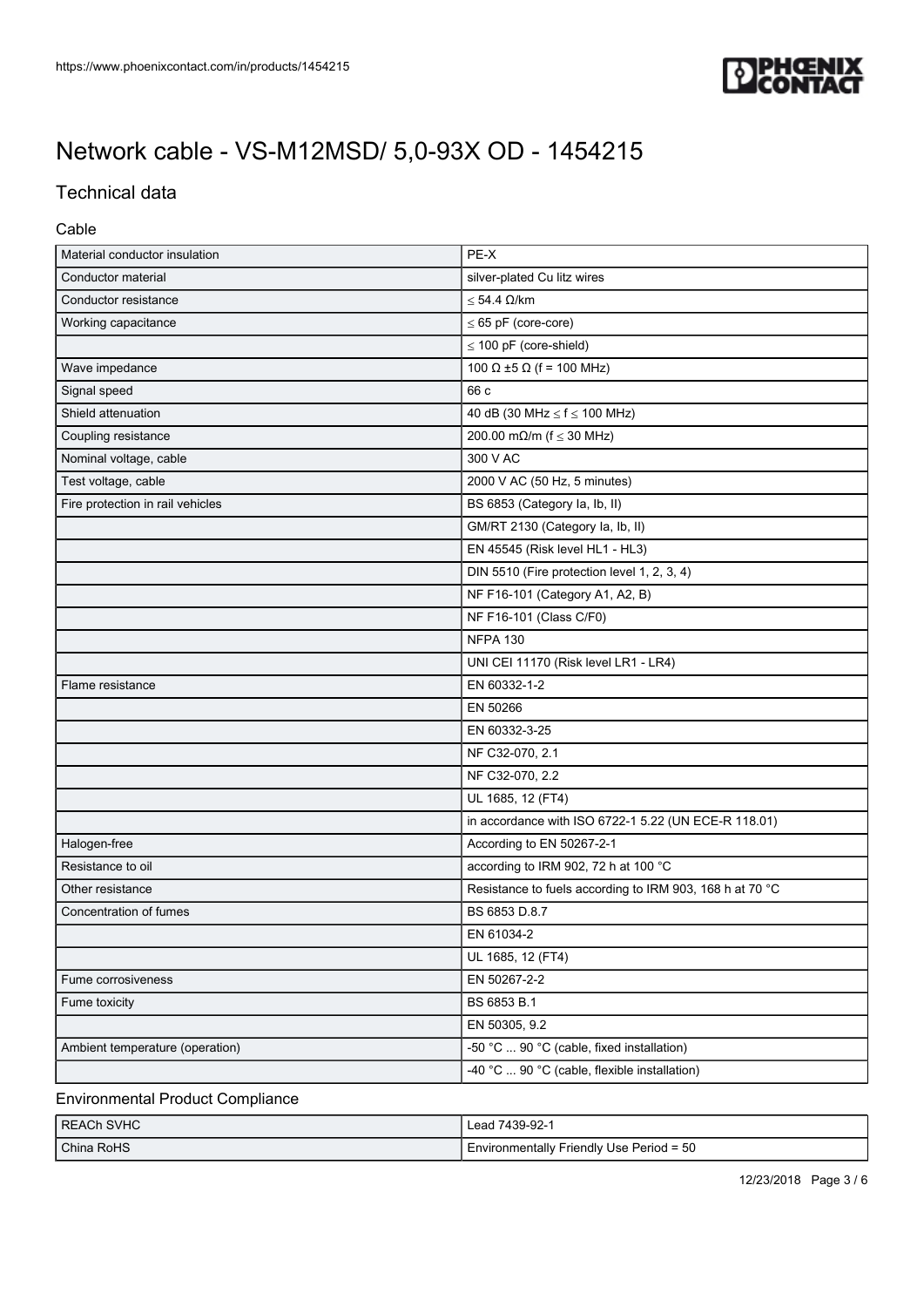

## Technical data

Environmental Product Compliance

| I For details about hazardous substances go to tab "Downloads",<br>Category "Manufacturer's declaration" |
|----------------------------------------------------------------------------------------------------------|
|----------------------------------------------------------------------------------------------------------|

## Drawings

Schematic diagram



Pin assignment M12 male connector, 4-pos., D-coded, male side

Cable cross section



PROFINET outdoors [93X]

Circuit diagram





Dimensional drawing



Contact assignment of the M12 plug

## **Classifications**

### eCl@ss

| eCl@ss 4.0 | 272607xx |
|------------|----------|
| eCl@ss 4.1 | 27260701 |
| eCl@ss 5.0 | 27260701 |
| eCl@ss 5.1 | 27060300 |
| eCl@ss 6.0 | 27279200 |
| eCl@ss 7.0 | 27279218 |
| eCl@ss 8.0 | 27279218 |
| eCl@ss 9.0 | 27060308 |

### ETIM

| ETIM 3.0        | EC000830  |
|-----------------|-----------|
| <b>ETIM 4.0</b> | LEC000830 |
| <b>ETIM 5.0</b> | EC002599  |
| ETIM 6.0        | EC000830  |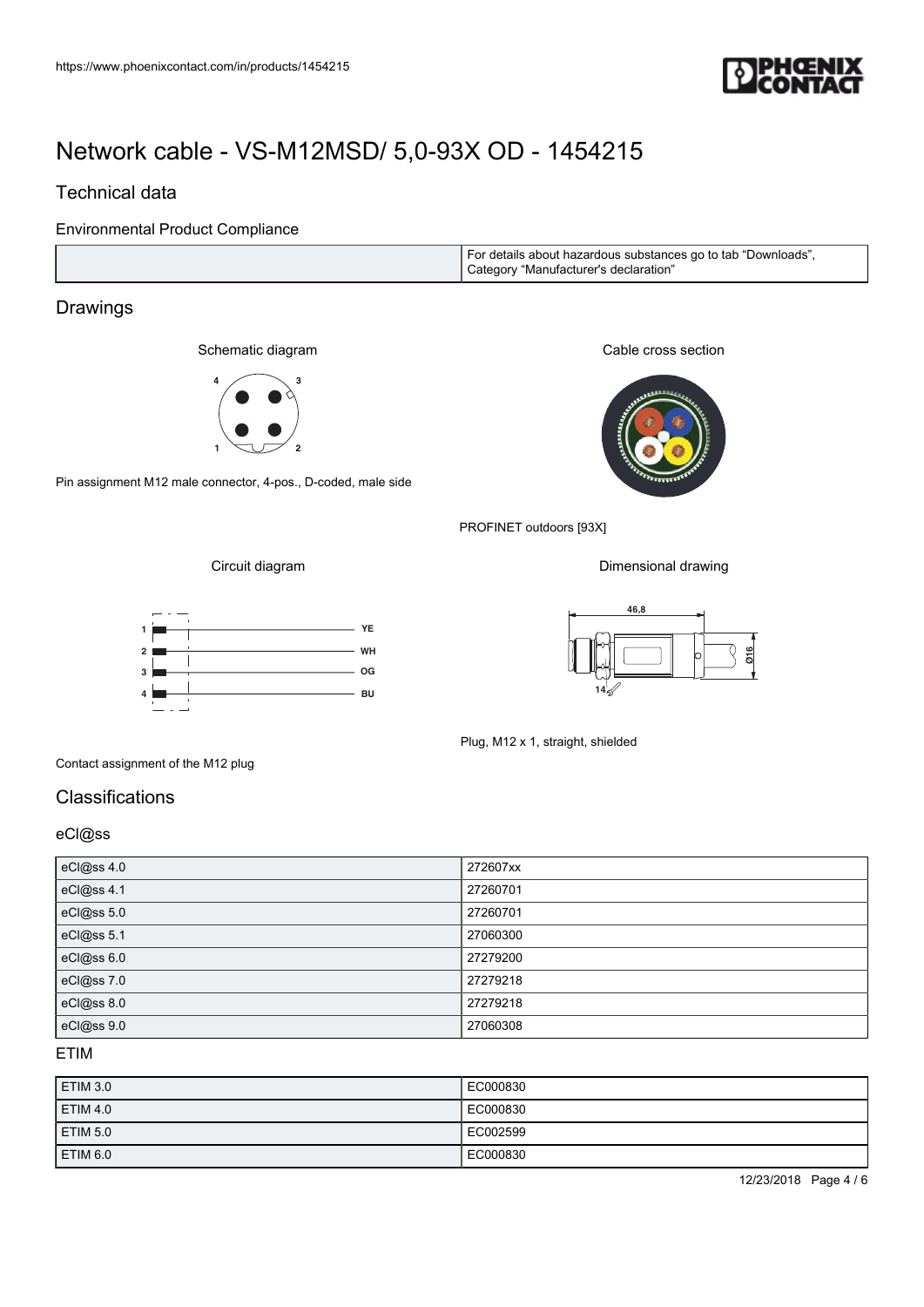

## **Classifications**

### UNSPSC

| UNSPSC 6.01          | 31261501 |
|----------------------|----------|
| <b>UNSPSC 7.0901</b> | 31261501 |
| UNSPSC 11            | 31261501 |
| <b>UNSPSC 12.01</b>  | 31261501 |
| UNSPSC 13.2          | 31251501 |

### Accessories

### Accessories

Screwdriver tools

[Adapter insert - TSD-M SAC-BIT ADAPTER - 1212600](https://www.phoenixcontact.com/in/products/1212600)

Adapter bit for TSD-M...torque tools, E6.3-1/4" drive with 4 mm hexagon to accommodate SAC bits

#### [Adapter - SAC BIT M12-W14 - 1212513](https://www.phoenixcontact.com/in/products/1212513)



Nut for assembling sensor/actuator cables with M12 connector and M12 connectors for assembly, with a hexagonal knurl wrench size of 14 mm, with 4 mm hexagonal drive

Torque tool

[Torque screwdriver - TSD 04 SAC - 1208429](https://www.phoenixcontact.com/in/products/1208429)



Torque screwdriver, with preset torque of 0.4 Nm and 4 mm hexagonal drive for M12 connectors

[Torque screwdriver - TSD-M 1,2NM - 1212224](https://www.phoenixcontact.com/in/products/1212224)



Torque screw driver, accuracy as per EN ISO 6789 standard, adjustable from 0.3 ‑ 1.2 Nm